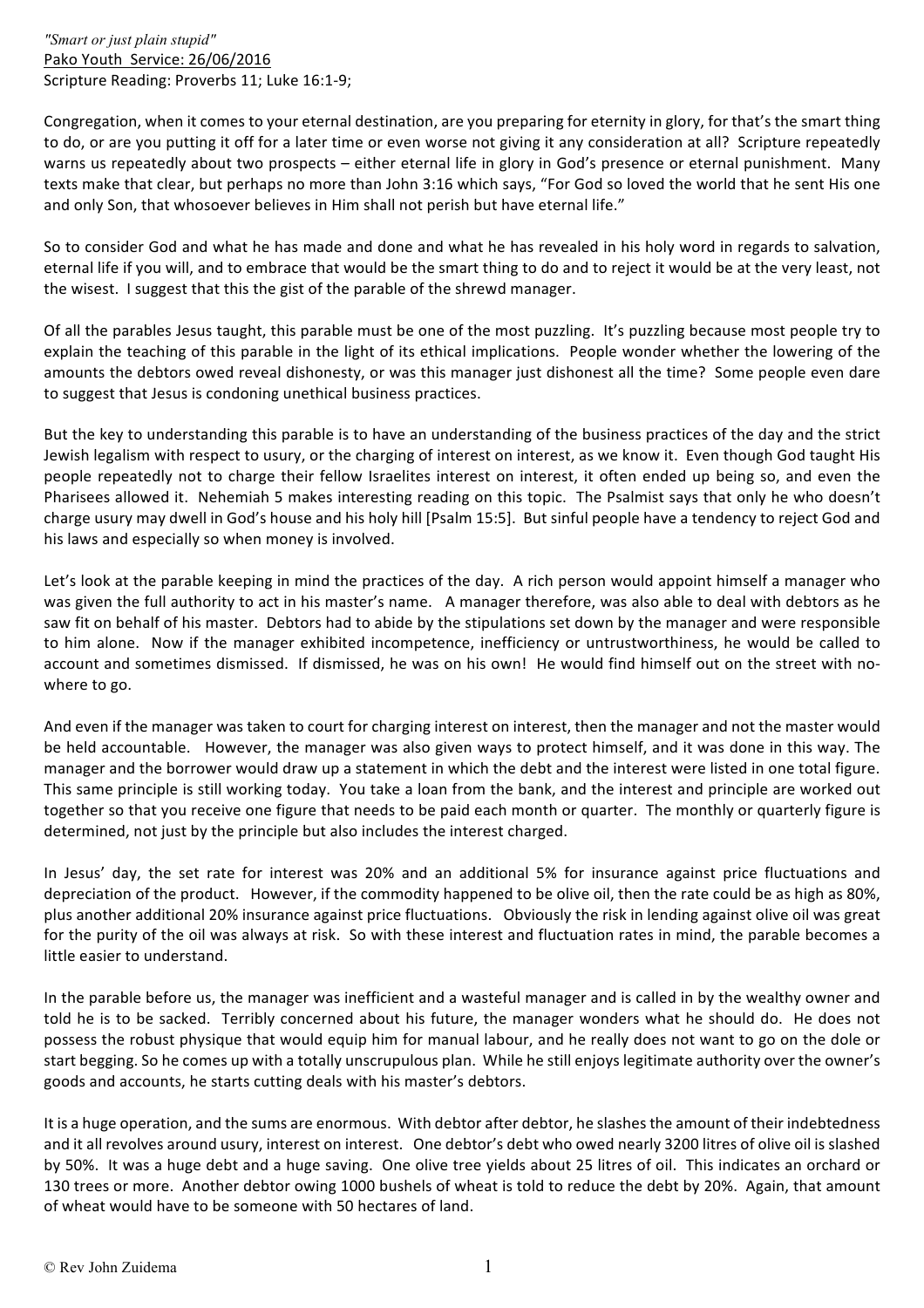## *"Smart or just plain stupid"*

Now in both instances, large amounts of money were involved. Yet on the authority of the manager, who had already received notice of dismissal, they change the figures on the bills. We may assume that other debtors did the same. Notice also that the debtors wrote out the new amount owing for they knew that interest and insurance for olive oil was 100% and for wheat 25%. They gladly changed the totals of the bill to what they actually owed the master.

They didn't falsify the figures, rather they, in their own handwriting, indicated how much they actually had to pay according to God's law. When all was said and done, honesty prevailed because the interest rates that were illegally added had now been discarded.

The manager's reasoning must have placed the rich man in a good position for the rich man praised him (v8). Notice, this manager was very shrewd. First, by doing what he did, the debtors would continue to deal with the rich man. They weren't taking their business elsewhere. Second, this current manager had paved the way for the new manager by keeping the cliental. Third, the current manager had shown himself to be a religious and law-abiding citizen, for in the finish he did what was right by God's law.

However, why did the manager bother? He bothered because he lived in a culture where a gift created an obligation. The manager recognises that all these people will feel obligated to accommodate him when he finds himself without a job and income. His shrewd management in saving the debtors thousands of dollars will secure his own future, for they will feel indebted to him for a very long time. Now of course the rich man probably didn't like having his accounts diddled, but he was smart enough to recognise the shrewdness his manager had shown.

Now what does this parable actually mean? Jesus comes with the startling application. "For the people of this world are shrewder in dealing with their own kind than are the people of the light. I tell you, use worldly wealth to gain friends for yourselves, so that when it is gone, you will be welcomed into eternal dwellings" (16:8-9).

What does this mean? It cannot mean that Jesus advocates unscrupulous business practices. The point Jesus is making is that this manager used resources under his control (though not properly his) to prepare for his own future. That is exactly what people of the world do! Everything is geared for a comfortable, long and happy retirement. Worldly people will work day and night so that they can be comfortable and well off when they are old.

Many of them are very shrewd, especially if there is a dollar to be made. Now this is the question, do the people of the light, people who claim to be Christians, use resources under their control, although not properly theirs, to prepare for their own future? Christians know what God has done for them in Christ. They know that this life is but a short breath and we soon fly away! They know what it means to be called out of darkness and into the marvellous light of God's Son!

Christians also know the glorious future that awaits them. The shrewd manager wanted to be welcomed into the homes of these debtors in the future. The people of the light, are to be "welcomed into eternal dwellings." That's what verse 9 says. Christians realise that this life and all its wealth and fame is nothing compared to what awaits us. We are the people who do not lay up treasures on earth, but in heaven where moth and rust cannot destroy.

So tell me, have you got the drift of this parable? Have you understood? We who belong to the light should be investing heavily in our eternal destination! That is the smart thing to do – anything else is just silly! Ah, you ask, how can we, how do invest in our eternal destination? We can invest time in God's word. We can invest time in prayer and enjoying the fellowship of the saints! We can invest time into doing a course at the RTC which might better prepare us for evangelism or the ministry we wish to be involved in.

We can invest our resources, which are not properly ours anyhow, whether it be our time or wealth on kingdom things. We can even ask the hard question whether my boy friend or girl friend that I hope to marry one day will share my kingdom vision and if not, perhaps I need to have a rethink. As difficult as some of these things may be, we do so for we look forward to the day when the master King will say, "Welcome, good and faithful servant!" Now young people, is that what you see happening in the lives of your parent's today? Is that what you see happening in your friend's life or in your own lives? Is that what you are thinking about as you come to the end of your secondary education or tertiary degree? The sad reality is that so many Christians behave as though this life is all there is.

Some people, yes even Christians if you will, don't mind being very generous when it comes to investing in earthly schemes that may or may not result in a worthwhile return so that their short retirement is secure and comfortable. All they think about is their careers and how they can make their first million! And when it comes to investing into things that really